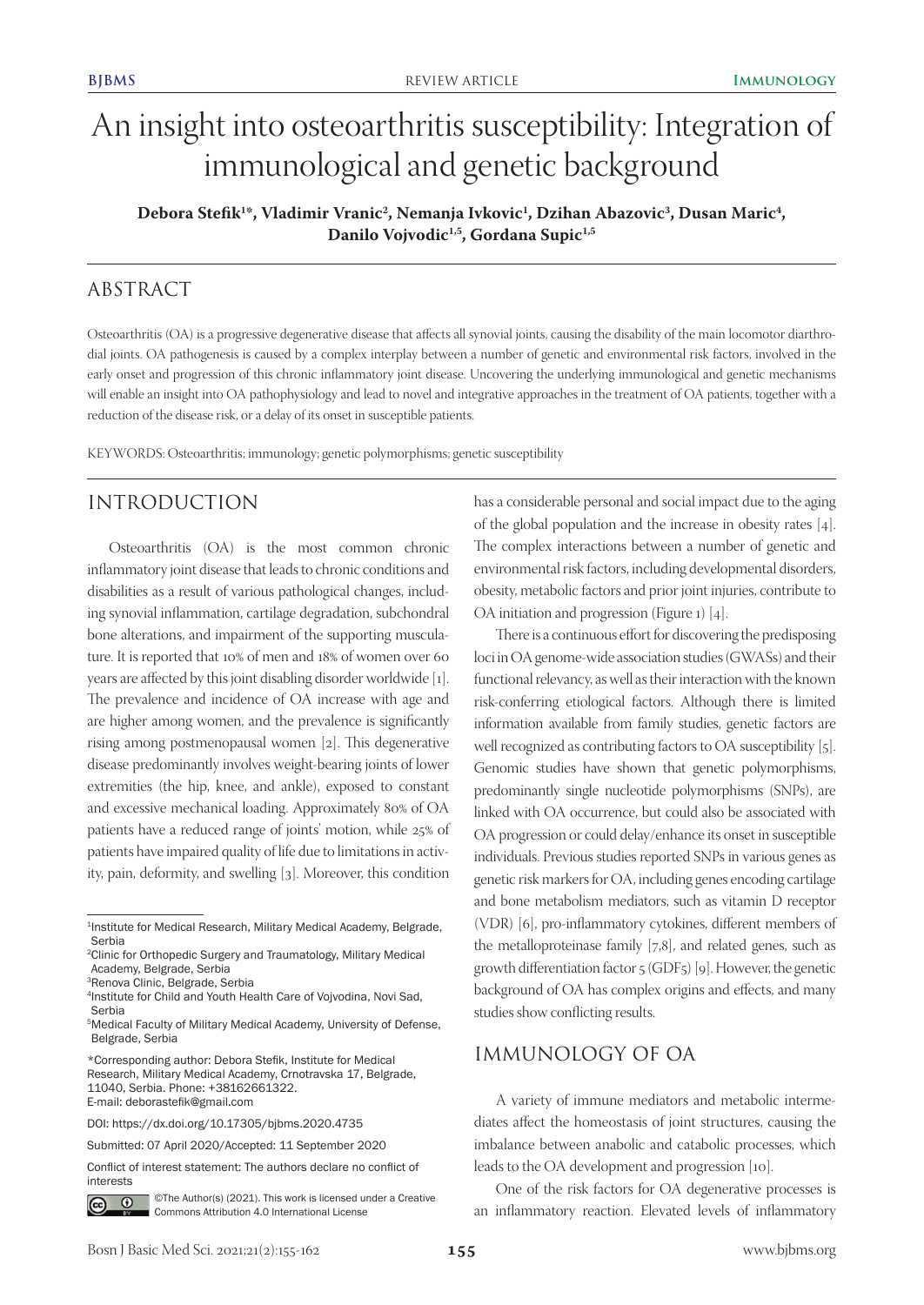Debora Stefik, *et al*.: Immunogenetics of osteoarthritis



FIGURE 1. Factors implied in osteoarthritis onset, central events, and disease features. OA: Osteoarthritis.

mediators are detected in almost every OA joint tissue – synovial fluid, synovial membrane, subchondral bone, and cartilage [11]. A critical factor in OA development is the damage of cellular and extracellular matrix (ECM) upon joint injuries, chronic mechanical insults, trauma, or aging. The endogenous damage-associated molecules, released upon cellular stress or tissue injury, lead to the activation of innate immunity through receptor-dependent mechanisms, pattern-recognition receptors, and consequent inflammatory reaction [12]. When triggered, the inflammatory response leads to the upregulation of mediators that further propagate inflammation and cause disbalance of homeostasis and pro-catabolic reprogramming [13].

# ROLE OF CYTOKINES IN OA

The initiation and maintenance of the inflammatory processes in OA joints are controlled by different pro- and anti-inflammatory cytokines. Interleukin (IL)-1β and tumor necrosis factor-α (TNF-α), key pro-inflammatory cytokines that exhibit a synergistic effect, are elevated in synovial fluid, synovial membrane, cartilage, and the subchondral bone of OA joints [14].

IL-1β-mediated catabolism is considered as the key pathophysiological process in the course of OA [15]. An important mechanism in the OA pathogenesis is IL-1β-induced upregulation of matrix metalloproteinases (MMPs), the group of enzymes involved in the degradation of collagen and other proteins in the ECM. Interstitial collagenase (MMP-1), stromelysin-1 (MMP-3), and collagenase 3 (MMP-13) appear to degrade the components of the cartilage ECM in arthritis [16]. The A disintegrin and metalloproteinase with thrombospondin motifs (ADAMTS) metalloproteinase family, aggrecan degradation molecules, are also involved in IL-1β-induced cartilage matrix degradation [14]. Production of ADAMTS

proteases upon IL-1β stimulation was demonstrated both in human OA chondrocytes [17] and synovial fibroblasts [18]. IL-1β is also associated with the regulation of apoptosis in cultured human OA chondrocytes, through the upregulation of Bcl2 family [19] and the activation and/or production of the oxidative stress intermediates nitric oxide (NO), reactive oxygen species (ROS), and prostaglandin [20]. Also, IL-1β suppresses the anabolic mechanisms in cartilage tissue by repressing the gene expression of ECM constituents (aggrecan and type II collagen) [21].

TNF-α is another important pleiotropic cytokine involved in OA pathogenesis. It plays a dual role in the regulation of immune responses, acting both as a pro-inflammatory mediator, through the initiation of an inflammatory response, and as an immunosuppressive mediator, regulating the duration of the inflammatory response that limits the tissue damage [13]. Similarly to IL-1β, TNF-α induces the expression of matrix-remodeling enzymes in chondrocytes [13,22], and its overproduction is also associated with increased oxidative stress [20].

The levels of key cytokine receptors (IL-1RI, IL-1RII, and TNF receptor p75) are reported to be significantly higher in both OA cartilage and synovium [23], indicating the higher sensitivity of joint cells to stimulation by those cytokines.

IL-6, one of the highly elevated pro-inflammatory cytokines in OA, has a complex role in OA as a modulator of inflammatory reaction. Binding to a membrane-bound IL-6 receptor (mIL-6 $R\alpha$ ) is involved in one of the biological functions of IL-6, which is known as the "classical" pathway. This results in downstream activation of the Janus kinase/signal transduction and activators of transcription (JAK/STAT) signaling pathway, which promotes STAT proteins to act as transcription factors in an inflammatory reaction. Another pathway, based on the interaction of IL-6 with a soluble IL-6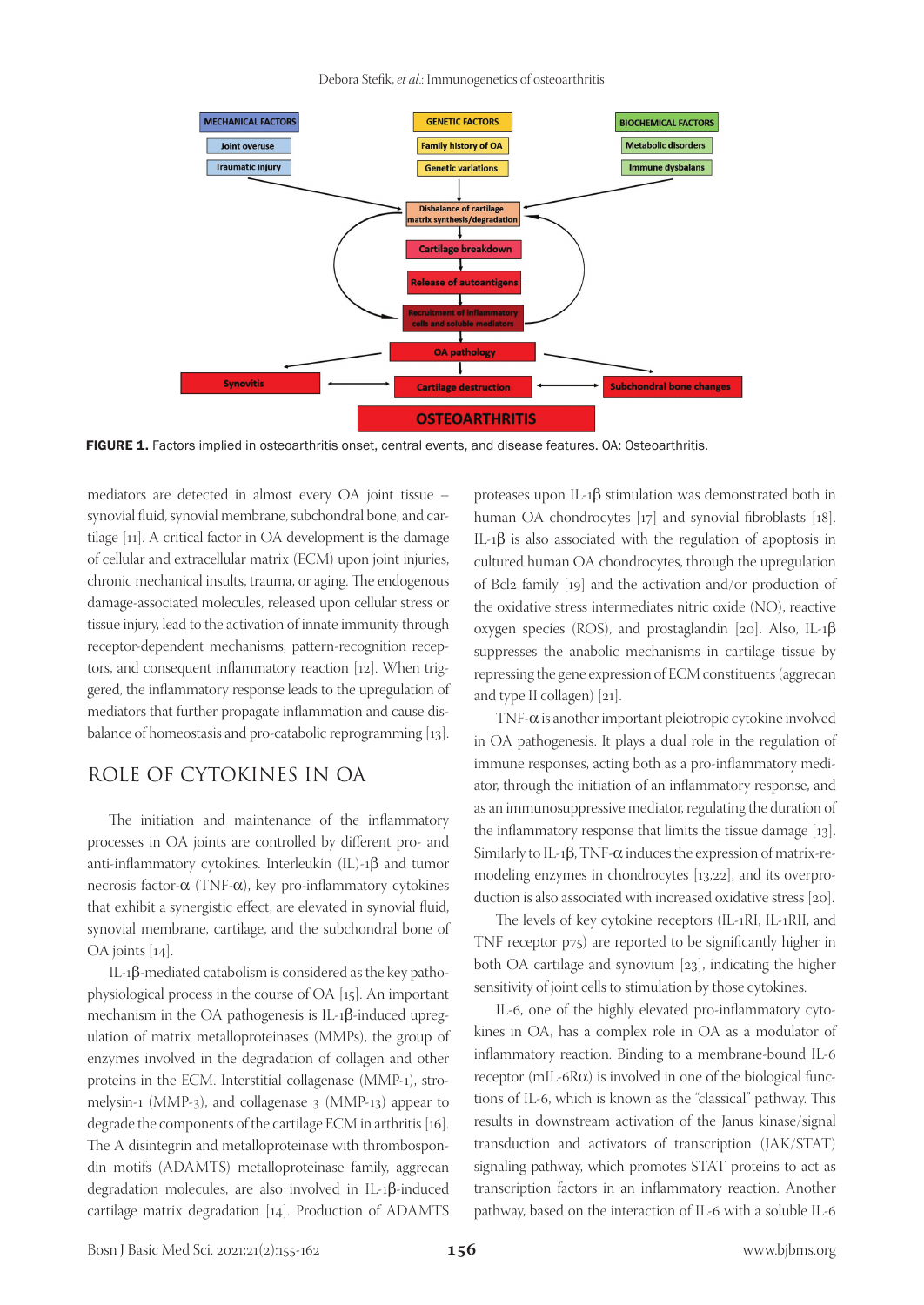receptor (sIL-6R) and referred to as the "trans-signaling", is involved in the modulation of the MMP-9 activity, crucial for the cartilage degeneration in OA [24]. A number of studies in OA have shown that IL-6 production is upregulated by IL-1β and MMPs [25]. An increased concentration of circulating IL-6, as well as a high body mass index, was associated with the development of knee OA [26]. Furthermore, higher levels of IL-6 were detected in the synovial fluid of obese OA patients, compared to normal-weight patients [27]. The elevated levels of IL-6 are manifested by abundant infiltration of T-cells in the synovial tissues of OA patients, enhanced production of matrix-degrading enzymes, and inhibition of the ECM constituent synthesis [28].

Several studies also showed a positive association between arthritic disorders and the diverse roles of IL-17 [29]. Patients with OA, especially those with advanced OA stages, are reported to have significantly higher levels of IL-17 in the serum and synovial fluid, compared to healthy controls [30,31]. Besides, IL-17 contributes to cartilage degeneration and synovial infiltration in OA by stimulating chondrocytes and synovial fibroblasts to release IL-8, growth regulated oncogene-α (GRO-α) and monocyte chemoattractant protein-1 (MCP-1) and, to a lesser extent, by inducing the IL-1 $\beta$  synthesis by chondrocytes [32]. Moreover, IL-6 and IL-17 act synergistically with IL-1 $\beta$  and TNF- $\alpha$  in inducing the release of inflammatory mediators in affected joint tissues in OA [33].

Several other cytokines and chemokines, such as IL-8, IL-15, and IL-18, have also been identified as elevated in the constituent cells of the joint [14]. These mediators have a role in OA pathogenesis by favoring the persistent inflammation in joints.

It is known that IL-1 $\beta$  plays a substantial role in the course of OA through transcriptional activation of inflammation-related genes [34]. The polymorphisms in the gene encoding IL<sub>1</sub>-β, rs<sub>16944</sub> (-511, G>A) and rs<sub>1143634</sub> (+3594, C>T), were previously associated with an increased risk for OA (Table 1). A study on the Croatian Caucasian population reported an association between rs16944 and rs1143634 in female OA patients, indicating these polymorphisms as possible gender-dependent factors for OA susceptibility [35]. Recently, the positive association of the IL-1 gene cluster (IL-1α [*IL1A*], IL-1β [*IL1B*], and interleukin-1 receptor antagonist [IL-1RA, *IL1RN*] genes) with severe knee OA was reported [36].

Polymorphisms in the gene coding for the pro-inflammatory cytokine IL-6 are established as one of the key genetic factors for OA susceptibility. The IL-6 promoter variants rs1800797, rs1800796, and rs1800795 (-597, G>A; -572, G>C; and -174, G>C, respectively) were reported to affect both the transcription and secretion of IL-6 in OA [37]. The IL-6 SNP rs1800795 was linked to hip and knee OA susceptibility and severity [38,39], while another IL-6 polymorphism rs1800796

**TABLE 1.** Single nucleotide polymorphisms in immune-related genes linked with OA susceptibility/severity

| Gene               | <b>SNPID</b> | Nucleotide change | Reference         |
|--------------------|--------------|-------------------|-------------------|
| Cytokines          |              |                   |                   |
| IL-1 $\beta$       | rs16944      | G > A             | $[35]$            |
|                    | rs1143634    | C>T               | $[35]$            |
| $IL - 6$           | rs1800795    | G > C             | $[37-39]$         |
|                    | rs1800796    | G>C               | [37, 38, 40]      |
|                    | rs1800797    | G > A             | [37]              |
| $II - 17$          | rs2275913    | G > A, C          | $[29, 42 - 43]$   |
|                    | rs763780     | T > C             | [42, 43]          |
| <b>TLR</b>         |              |                   |                   |
| TLR3               | rs3775296    | C > A             | $\left[52\right]$ |
|                    | rs3775290    | C>T               | $\left[52\right]$ |
| TLR9               | rs187084     | T>C               | $[53-56]$         |
| Enzymes            |              |                   |                   |
| ADAM <sub>12</sub> | rs3740199    | C > G             | [65, 66]          |
|                    | rs1871054    | C>T               | [67, 68]          |
| ADAMTS5            | rs2830585    | C>T               | [69,70]           |
| ADAMTS14           | rs4747096    | A>G               | [71-73]           |

SNP: Single nucleotide polymorphism; IL: Interleukin; TLR: Toll-like receptor; ADAM: A disintegrin and metalloproteinases; ADAMTS: A disintegrin and metalloproteinase with thrombospondin motifs; OA: Osteoarthritis

was indicated as a protective factor for the occurrence and severity of hip and knee OA in the elderly [38,40]. In addition, transcriptional regulation of the IL-6 rs1800795 is controlled by two other polymorphisms, rs1800796 and rs1800797, indicating the complex and cooperative regulation of various genetic polymorphisms in the modulation of IL-6 expression [41].

Several studies investigated the role of IL-17 in OA pathology, but data on this cytokine gene polymorphisms and OA susceptibility are still inconsistent. The study by Bai et al. reported the IL-17 polymorphisms rs2275913 (-197, G>A,C) and rs763780 (7488, T>C) as closely linked to knee OA susceptibility [42]. On the other hand, the study by Jiang et al. reported a significant association of knee OA with rs2275913 but not with rs763780 [43]. In addition, conflicting data regarding rs2275913 and OA susceptibility are available, since there is no evidence of an association between this genetic variation and hip/knee OA in a study by Vrgoc et al. [29].

# INVOLVEMENT OF TOLL-LIKE RECEPTORS (TLRS) IN OA

TLRs represent a group of highly conserved innate immunity receptors, involved in the initiation of protective responses to pathogens. TLRs have a pivotal role in the detection of viral, bacterial, and fungal infection-associated molecular patterns (pathogen-associated molecular patterns, PAMPs). TLRs are engaged in the activation of diverse signaling pathways and transcriptional activation of various adapter molecules, kinases, and transcription factors such as nuclear factor-κB (NF-κB) and interferon (IFN) regulatory factors (IRFs). The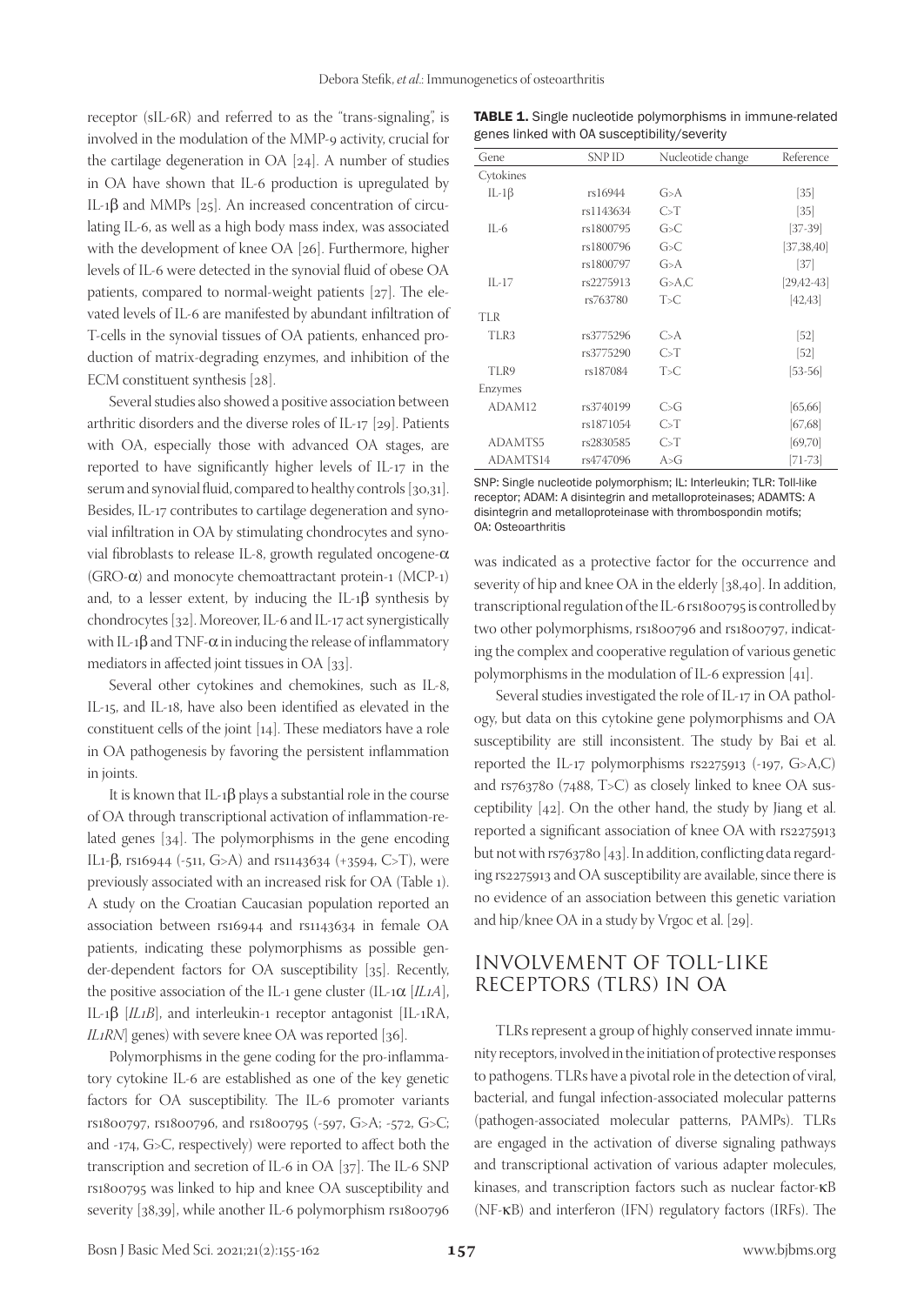downstream TLR signaling, activated by ligand-receptor interactions, results in initiation and perpetuation of an inflammatory immune response, through transcriptional activation of the genes encoding cytokines (IL-1, IL-6, IL-8, IL-12, and TNF-α), chemokines (C-C motif chemokine ligand 5, CCL5), and cellular adhesion molecules (intercellular adhesion molecule-1 [ICAM-1] and its counterpart lymphocyte function-associated antigen-1 [LFA-1]) [44]. Damage-associated molecular patterns (DAMPs) are endogenous TLR ligands that are also generated during inflammation and are associated with joint damage processes such as matrix degradation and bone remodeling [45]. A wide range of DAMPs within the OA joint initiates TLR-dependent response and leads to coordinated recruitment and intercellular communication among immune cells, such as macrophages and neutrophils, and resident cells that create an inflammatory environment [46]. The synthesis of pro-inflammatory cytokines through activation of different TLRs (TLR1, TLR2, TLR3, TLR4, and TLR9) is detected in arthritic synovial fibroblasts and articular chondrocytes [47- 49]. Endogenous activators of TLR-mediated immunity such as components of the cartilage ECM (low-molecular-weight hyaluronan, heparan sulfate, biglycan, fibronectin, and tenascin c) and alarmins, such as S100 proteins and high-mobility group protein B1 (HMGB1), were found in OA synovial fluid [50]. Sillat et al. also reported a link between increased expression of TLR1, TLR2, TLR4, and TLR9 with the severity of OA [47].

One feature of OA is excessive activation of TLR and their downstream signaling molecules that contribute to OA pathogenesis through systemic sustaining of low-grade inflammation. Inflammation-related mediators (NO, prostaglandins) and inflammatory cytokines (IL-1β, TNF-α, IL-6, and IL-8), which induce catabolic responses within cartilage, are actively produced by OA chondrocytes [25]. The study on catabolic pathways mediated by TLRs in OA cartilage showed abundant expression of TLR-2 and TLR-4 in OA cartilage lesions [51]. Sillat et al. demonstrated an aberrant TLR profile in osteoarthritic cartilage with upregulated expression of not only TLR2 and TLR4 but also TLR1 and TLR9 in cartilage lesions of advanced OA [47].

The genetic variability of TLRs could lead to the activation of the downstream signaling and subsequent elevation of cytokine levels, such as IL-1β, IL-6 and IL-17, whose roles in OA pathophysiology are thoroughly examined (Table 1). However, there are limited data regarding the genetic polymorphisms of the TLR receptor family in OA. Association between the TLR-3 promoter polymorphisms rs3775296 (-7, C>A) and rs3775290 (1377, C>T) and knee OA susceptibility was found [52]. Several studies reported rs187084 (-1486, T>C) polymorphism of the *TLR9* gene as a predisposing genetic marker for knee OA development in Chinese [53,54]

and Turkish population [55]. The polymorphism rs187084 was also found to be significantly associated with hip OA risk [56].

#### REMODELING OF THE ECM IN OA

The dysregulated expression of matrix-degrading enzymes that leads to degradation of the cartilage is considered as a hallmark of OA. The degradation of collagen and aggrecan molecules, induced upon the expression of inflammatory mediators such as IL-1 $\beta$  and TNF- $\alpha$ , is directly associated with the progression of OA [57] (Figure 2). MMPs and the related families that share the metalloproteinase domain, membrane-anchored A disintegrin and metalloproteinases (ADAMs) and the secreted ADAMs with thrombospondin repeats (ADAMTSs), play an essential role in the ECM and the cartilage degeneration during OA progression. Members of ADAMS superfamily have diverse functions in cellular processes related to immune response, such as cellular adhesion, cell signaling, and the cleavage of the extracellular domains of membrane-associated proteins, a process known as "ectodomain shedding" [57,58].

ADAM10 and ADAM12 are identified as osteoclastic cell differentiation factors [58]. ADAM10 is considered as a progenitor cell fate determination factor during bone development and remodeling [59]. ADAM15 is upregulated in chondrocytes from the early stages of OA and is involved in cartilage remodeling by exerting anti-apoptotic effects [60]. The association between the radiographic features of knee OA and ADAM12 at both gene and protein levels [61] indicated the potential role of ADAM12 in the development of OA.

The ADAMTS group of zinc-dependent proteases is implicated in physiological and pathological tissue remodeling and inflammation [62]. ADAMTS4 and ADAMTS5, also known as aggrecanases 1 and 2, respectively, have been reported as crucial for cartilage aggrecan degradation in OA. ADAMTS4 and ADAMTS5 have differential regulation. While the *ADAMTS4* gene expression is found to be upregulated as the result of pro-inflammatory IL-1β, TNF-α, and TGF-β activity, *ADAMTS5* does not respond to this pro-inflammatory cytokine stimulation [63]. A study on the expression profiling of ECM degradation mediators in OA demonstrated a dysregulated pattern of ADAMTS genes expression, with upregulated ADAMTS2, -12, -14, and -16 in OA cartilage, compared to normal cartilage samples [64].

Polymorphisms in genes encoding metalloproteinases, ECM-degrading proteases, have also been identified as genetic risk factors in OA (Table 1). Several polymorphisms within the *ADAM12* gene have been reported to have a significant impact on OA occurrence. The ADAM12 rs3740199 polymorphism has been associated with knee OA in male patients [65,66], indicating that inflammatory responses in OA differ between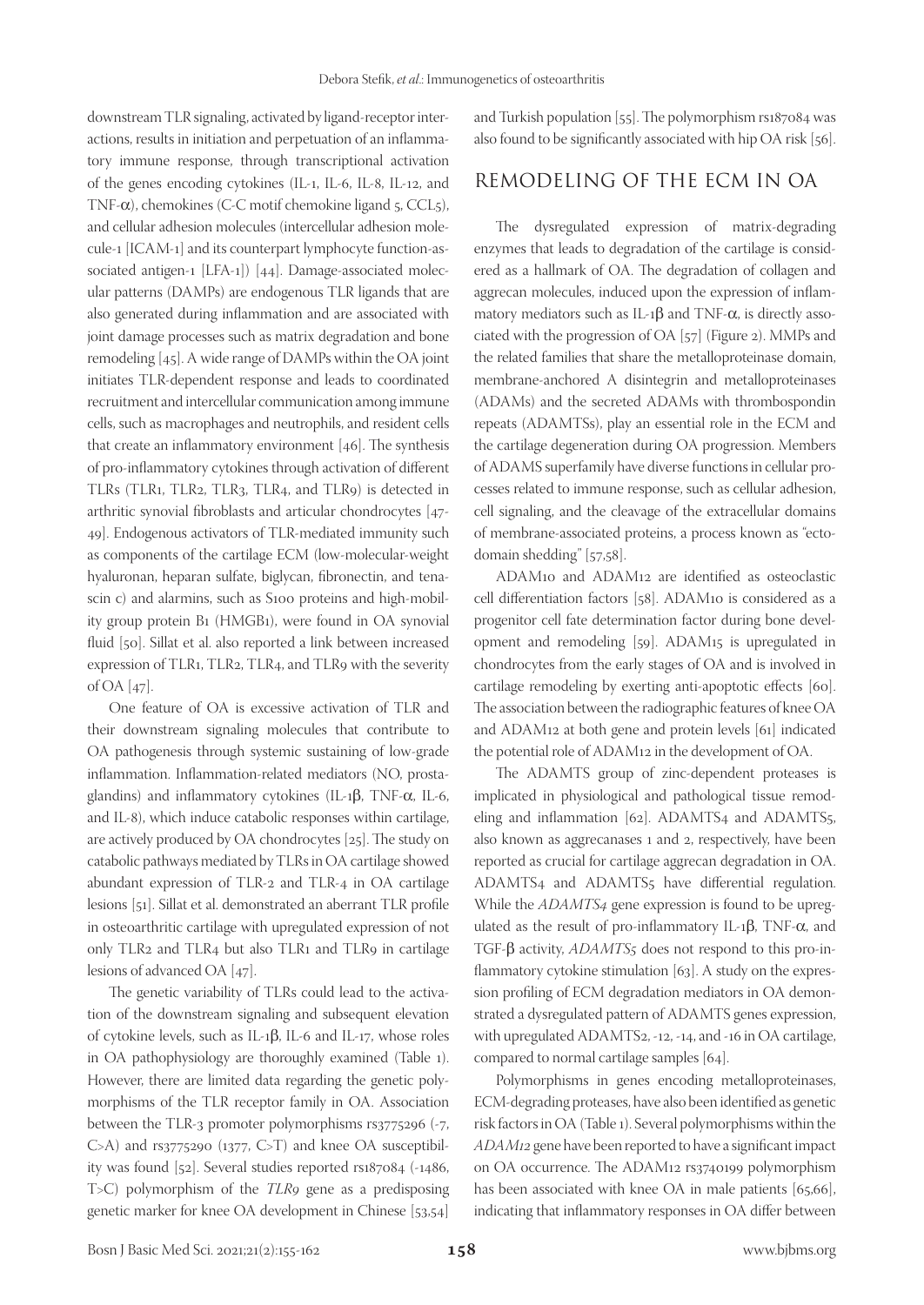

FIGURE 2. Normal joint and joint in osteoarthritis. OA: Osteoarthritis; MMPs: Matrix metalloproteinases; ADAMTS: A disintegrin and metalloproteinase with thrombospondin motifs; IL: Interleukin; TNF-α: Tumor necrosis factor α.

genders. The association of the other *ADAM12* polymorphism, rs1871054, has also been linked to knee OA susceptibility and severity in the Asian population [67], but not in the Caucasian population [68].

Genes that encode ADAMTS family members are also considered as novel OA candidate genes, but with inconsistent findings in different populations. A positive association between the *ADAMTS5* rs2830585 genetic polymorphism and OA development was found in the Chinese population [69], while in the Turkish population no association of rs2830585 with OA susceptibility was observed [70]. The involvement of *ADAMTS14* genetic polymorphisms in OA development has been also noted recently [71]. A positive association between the *ADAMTS14* gene polymorphism rs4747096 and an increased risk of OA was reported [72], with a possible gender-dependent association, especially for knee and hand OA susceptibility [71,73].

## FUTURE PERSPECTIVES

Multifactorial diseases, such as OA, are challenging to study and treat due to the involvement of polymorphisms in multiple genes and association with various environmental causes. Elucidation of the diverse immunoregulatory network along with the genetic architecture of OA would provide an insight into mechanisms underlying this complex disease as well as gene-environment interactions.

There is a continuous effort for discovering novel predisposing loci in OA GWAS studies and functional relevancy of genes previously implicated in OA. However, the genetic background of OA is complex, and inheritance patterns that could be responsible for triggering disease onset and/or progression, are generally unknown. Moreover, gene-environment interactions most likely play an important role in the development of OA and significant clinical variations, including joint pain, stiffness, and locomotor restriction.

Establishing the genetic network of OA in the future will provide guidance for precision medicine and identify the predisposing genetic risk factors. Also, revealing possible therapeutic targets in the treatment of OA and further development of immunotherapies will provide an optimal strategy for personalized approaches in OA therapy, based on the patient's genotype [74]. Further genetic studies identifying the underlying mechanisms of OA could also give recommendations for individualized nutrition that may slow down the progression, improve symptoms, and prevent or delay surgical treatment in patients with advanced disease. Poor diet and adverse lifestyle factors such as low physical activity, obesity, high alcohol intake, and smoking are major risk factors for developing certain complex diseases, including OA. What is more, emerging evidence indicates that various bioactive dietary components, as well as caloric intake, could play a protective role in the immunomodulation through their anti-inflammatory and antioxidative effects [75]. Classification of relevant genetic changes may enable early identification of potential therapeutic targets in susceptible individuals and personalized approaches to achieve optimal clinical care. There are growing efforts to develop relevant scores to achieve an optimal diagnosis and clinical care of patients with OA [76]. Several protein-based markers from serum and urine have been assessed as indicators of OA burdens [77,78]. Moreover, a study of knee OA [26] assessed a serum IL-6 assay and clinical features such as patient's age and BMI in the stratification of the patient's risk.

Although there are a number of recent studies on genetic polymorphisms in OA [79], the actual SNPs and genes are still not included in clinical protocols of OA patients' treatment. Integration of biochemical and genetic biomarkers, as well as clinical data, will improve clinical care of OA patients, beyond reporting associations of biomarkers with OA.

#### REFERENCES

- [1] Roseti L, Desando G, Cavallo C, Petretta M, Grigolo B. Articular cartilage regeneration in osteoarthritis. Cells 2019;8(11):1305. https://doi.org/10.3390/cells8111305.
- [2] Mahajan A, Patni R. Menopause and osteoarthritis: Any association? J Midlife Health 2018;9(4):171-2. https://doi.org/10.4103/jmh.JMH\_157\_18.
- [3] Ma VY, Chan L, Carruthers KJ. Incidence, prevalence, costs, and impact on disability of common conditions requiring rehabilitation in the United States: Stroke, spinal cord injury, traumatic brain injury, multiple sclerosis, osteoarthritis, rheumatoid arthritis, limb loss, and back pain. Arch Phys Med Rehabil 2014;95(5):986-95. https://doi.org/10.1016/j.apmr.2013.10.032.
- [4] Egloff C, Hügle T, Valderrabano V. Biomechanics and pathomechanisms of osteoarthritis. Swiss Med Wkly 2012;142:w13583. https://doi.org/10.4414/smw.2012.13583.
- [5] Zeggini E, Panoutsopoulou K, Southam L, Rayner NW, Day-Williams AG, Lopes MC, et al. Identification of new susceptibility loci for osteoarthritis (arcOGEN): A genome-wide association study. Lancet 2012;380(9844):815-23.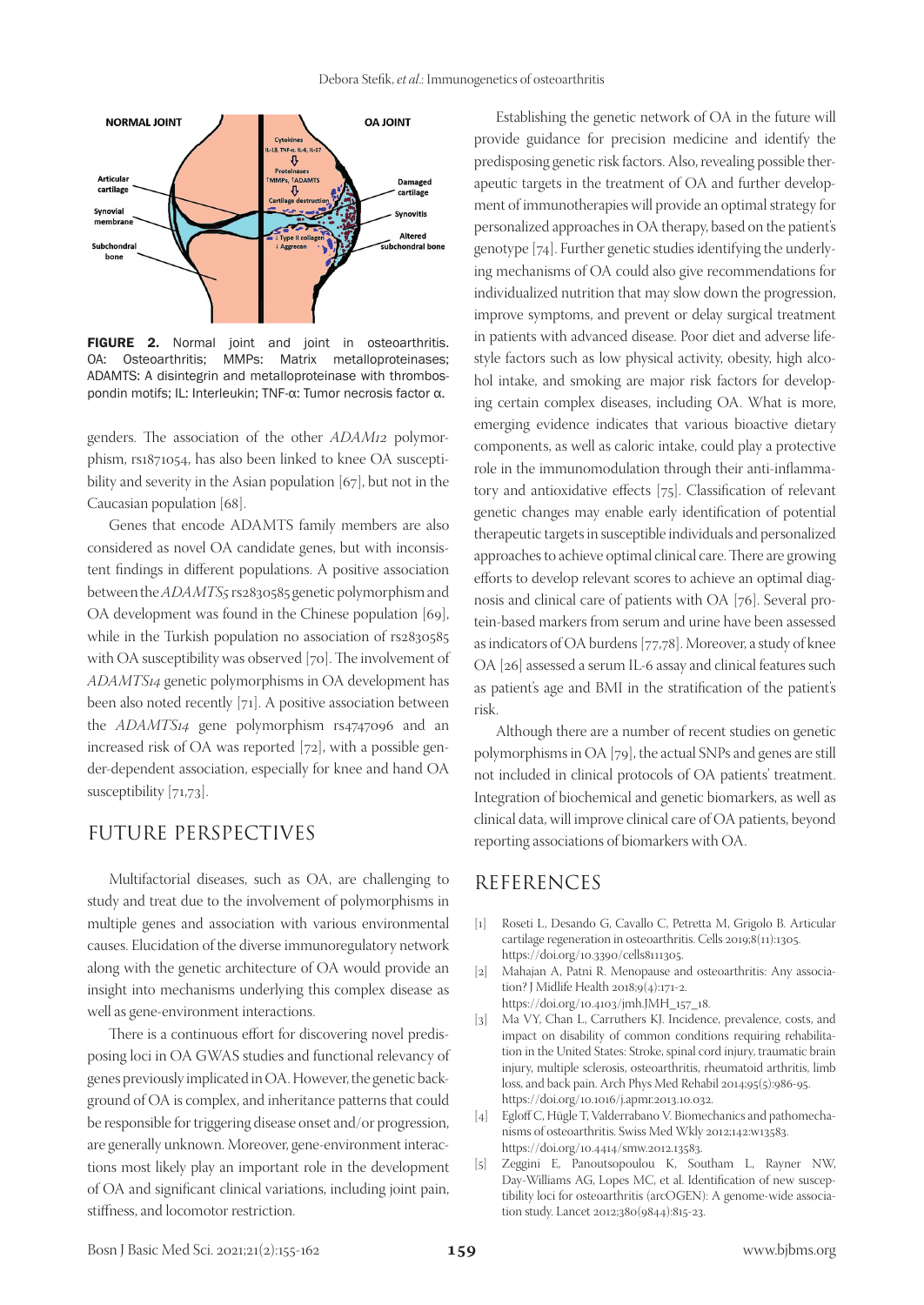https://doi.org/10.1016/s0140-6736(12)60681-3.

[6] Colombini A, Cauci S, Lombardi G, Lanteri P, Croiset S, Brayda-Bruno M, et al. Relationship between Vitamin D receptor gene (VDR) polymorphisms, Vitamin D status, osteoarthritis and intervertebral disc degeneration. J Steroid Biochem Mol Biol 2013;138:24-40.

https://doi.org/10.1016/j.jsbmb.2013.03.001.

- [7] Chow YY, Chin KY. The role of inflammation in the pathogenesis of osteoarthritis. Mediators Inflamm 2020;2020:8293921. https://doi.org/10.1155/2020/8293921.
- [8] Pérez-García S, Carrión M, Gutiérrez-Cañas I, Villanueva-Romero R, Castro D, Martínez C, et al. Profile of matrix-remodeling proteinases in osteoarthritis: Impact of fibronectin. Cells 2019;9(1):40. https://doi.org/10.3390/cells9010040.
- [9] Miyamoto Y, Mabuchi A, Shi D, Kubo T, Takatori Y, Saito S, et al. A functional polymorphism in the 50 UTR of GDF5 is associated with susceptibility to osteoarthritis. Nat Genet 2007;39:529-33. https://doi.org/10.1038/2005.
- [10] Hunter DJ, Bierma-Zeinstra S. Osteoarthritis. Lancet 2019;393(10182):1745-59.

https://doi.org/10.1016/s0140-6736(19)30417-9.

- [11] Orlowsky EW, Kraus VB. The role of innate immunity in osteoarthritis: When our first line of defense goes on the offensive. J Rheum 2015;42(3):363-71.
- https://doi.org/10.3899/jrheum.140382.
- [12] Gómez R, Villalvilla A, Largo R, Gualillo O, Herrero-Beaumont G. TLR4 signaling in osteoarthritis finding targets for candidate DMOADs. Nat Rev Rheumatol 2014;11:159-70. https://doi.org/10.1038/nrrheum.2014.209.
- [13] Kapoor M, Martel-Pelletier J, Lajeunesse D, Pelletier JP, Fahmi H. Role of proinflammatory cytokines in the pathophysiology of osteoarthritis. Nat Rev Rheumatol 2010;7:33-42. https://doi.org/10.1038/nrrheum.2010.196.
- [14] Wojdasiewicz P, Poniatowski ŁA, Szukiewicz D. The role of inflammatory and anti-inflammatory cytokines in the pathogenesis of osteoarthritis. Mediators Inflamm 2014;2014:561459. https://doi.org/10.1155/2014/561459.
- [15] Pierzchala AW. Expression of IL-1β receptor antagonist in patients with severe osteoarthritis of the knee the mechanism limiting the inflammation in osteoarthritis. Rheumatology (Sunnyvale) 2017;7:2. https://doi.org/10.4172/2329-8731.1000217.
- [16] Vincenti MP, Brinckerhoff CE. Transcriptional regulation of collagenase (MMP-1, MMP-13) genes in arthritis: Integration of complex signaling pathways for the recruitment of gene-specific transcription factors. Arthritis Res 2002;4(3):157-64. https://doi.org/10.1186/ar401.
- [17] Fan Z, Bau B, Yang H, Soeder S, Aigner T. Freshly isolated osteoarthritic chondrocytes are catabolically more active than normal chondrocytes, but less responsive to catabolic stimulation with interleukin-1β. Arthritis Rheum 2005;52(1):136-43. https://doi.org/10.1002/art.20725.
- [18] Pérez-García S, Gutiérrez-Cañas I, Seoane IV, Fernandez J, Mellado M, Leceta J, et al. Healthy and osteoarthritic synovial fibroblasts produce a disintegrin and metalloproteinase with thrombospondin motifs 4, 5, 7, and 12. Am J Pathol 2016;186(9):2449-61. https://doi.org/10.1016/j.ajpath.2016.05.017.
- [19] Lopez-Armada MJ, Carames B, Lires-Dean M, Cillero-Pastor B, Ruiz-Romero C, Galdo F, et al. Cytokines, tumor necrosis factor-α and interleukin-1β, differentially regulate apoptosis in osteoarthritis cultured human chondrocytes. Osteoarthritis Cart 2006;14(7):660-9.

https://doi.org/10.1016/j.joca.2006.01.005.

- [20] Afonso V, Champy R, Mitrovic D, Collin P, Lomri A. Reactive oxygen species and superoxide dismutases: Role in joint diseases. Joint Bone Spine 2007;74(4):324-9.
	- https://doi.org/10.1016/j.jbspin.2007.02.002.
- [21] Goldring MB, Birkhead JR, Sandell LJ, Kimura T, Krane SM. Interleukin 1 suppresses expression of cartilage-specific Types II and IX collagens and increases Types I and III collagens in human chondrocytes. J Clin Invest 1988;82(6):2026-37.

https://doi.org/10.1172/jci113823.

- [22] Séguin CA, Bernier SM. TNFα suppresses link protein and Type II collagen expression in chondrocytes: Role of MEK1/2 and NF-κB signaling pathways. J Cell Physiol 2003;197(3):356-69. https://doi.org/10.1002/jcp.10371.
- [23] Silvestri T, Pulsatelli L, Dolzani P, Frizziero L, Facchini A, Meliconi R. *In vivo* expression of inflammatory cytokine receptors in the joint compartments of patients with arthritis. Rheum Int 2005;26(4):360-8.

https://doi.org/10.1007/s00296-005-0586-x.

- [24] Akeson G, Malemud C. A role for soluble IL-6 receptor in osteoarthritis. J Funct Morphol Kinesiol 2017;2(3):27. https://doi.org/10.3390/jfmk2030027.
- [25] Pelletier JP, Martel-Pelletier J, Abramson SB. Osteoarthritis, an inflammatory disease: Potential implication for the selection of new therapeutic targets. Arthritis Rheum 2001;44(6):1237-47. https://doi.org/10.1002/1529-0131(200106)44:6<1237:: aid-art214>3.0.co;2-f.
- [26] Livshits G, Zhai G, Hart DJ, Kato BS, Wang H, Williams FM, et al. Interleukin-6 is a significant predictor of radiographic knee osteoarthritis: The Chingford study. Arthritis Rheumatol 2009;60(7):2037-45. https://doi.org/10.1002/art.24598.
- [27] Pearson MJ, Herndler-Brandstetter D, Tariq MA, Nicholson TA, Philp AM, Smith HL, et al. IL-6 secretion in osteoarthritis patients is mediated by chondrocyte-synovial fibroblast cross-talk and is enhanced by obesity. Sci Rep 2017;7:3451.

https://doi.org/10.1038/s41598-017-03759-w.

- [28] Hashizume M, Mihara M. The roles of interleukin-6 in the pathogenesis of rheumatoid arthritis. Arthritis 2011;2011:765624. https://doi.org/10.1155/2011/765624.
- [29] Vrgoc G, Vrbanec J, Eftedal RK, Dembic PL, Balen S, Dembic Z, et al. Interleukin-17 and toll-like receptor 10 genetic polymorphisms and susceptibility to large joint osteoarthritis. J Orthop Res 2018;36(6):1684-93. https://doi.org/10.1002/jor.23823.

[30] Chen B, Deng Y, Tan Y, Qin J, Chen LB. Association between sever-

- ity of knee osteoarthritis and serum and synovial fluid interleukin 17 concentrations. J Int Med Res 2013;42(1):138-44. https://doi.org/10.1177/0300060513501751.
- [31] Liu Y, Peng H, Meng Z, Wei M. Correlation of IL-17 level in synovia and severity of knee osteoarthritis. Med Sci Monit 2015;21:1732-6. https://doi.org/10.12659/msm.893771.
- [32] Honorati MC, Bovara M, Cattini L, Piacentini A, Facchini A. Contribution of interleukin 17 to human cartilage degradation and synovial inflammation in osteoarthritis. Osteoarthritis Cart 2002;10(10):799-807.

https://doi.org/10.1053/joca.2002.0829.

[33] Gabr MA, Jing L, Helbling AR, Sinclair SM, Allen KD, Shamji MF, et al. Interleukin-17 synergizes with IFNγ or TNFα to promote inflammatory mediator release and intercellular adhesion molecule-1 (ICAM-1) expression in human intervertebral disc cells. J Orthop Res 2010;29(1):1-7.

https://doi.org/10.1002/jor.21206.

[34] Attur M, Wang HY, Kraus VB, Bukowski JF, Aziz N, Krasnoutsky S, et al. Radiographic severity of knee osteoarthritis is conditional on interleukin 1 receptor antagonist gene variations. Ann Rheum Dis 2009;69(5):856-61.

https://doi.org/10.1136/ard.2009.113043.

[35] Kaarvatn MH, Jotanovic Z, Mihelic R, Etokebe GE, Mulac-Jericevic B, Tijanic T, et al. Associations of the interleukin-1 gene locus polymorphisms with risk to hip and knee osteoarthritis: Gender and subpopulation differences. Scand J Immunol 2013;77(2):151-61.

https://doi.org/10.1111/sji.12016.

[36] Jotanovic Z, Etokebe GE, Mihelic R, Kaarvatn MH, Mulac-Jericevic B, Tijanic T, et al. IL1B-511(G>A) and IL1RN (VNTR) allelic polymorphisms and susceptibility to knee osteoarthritis in Croatian population. Rheumatol Int 2012;32(7):2135-41. https://doi.org/10.1007/s00296-011-1946-3.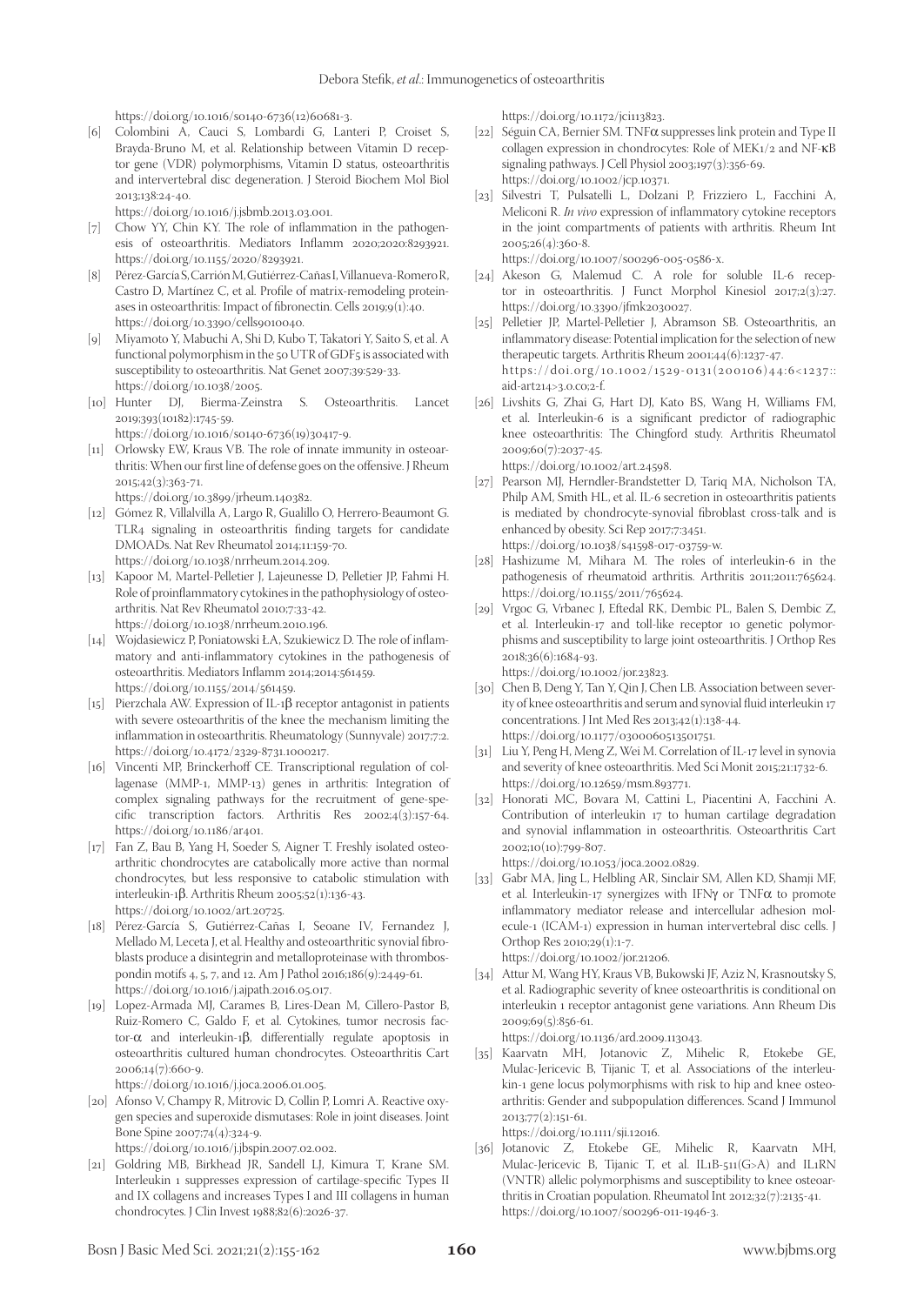- [37] Kämäräinen OP, Solovieva S, Vehmas T, Luoma K, Riihimaki H, Ala-Kokko L, et al. Common interleukin-6 promoter variants associate with the more severe forms of distal interphalangeal osteoarthritis. Arthritis Res Ther 2008;10(1):R21. https://doi.org/10.1186/ar2374.
- [38] Pola E, Papaleo P, Pola R, Gaetani E, Tamburelli FC, Aulisa L, et al. Interleukin-6 gene polymorphism and risk of osteoarthritis of the hip: A case control study. Osteoarthritis Cart 2005;13(11):1025-8. https://doi.org/10.1016/j.joca.2005.07.011.
- [39] Honsawek S, Deepaisarnsakul B, Tanavalee A, Yuktanandana P, Bumrungpanichthaworn P, Malila S, et al. Association of the IL-6- 174G/C gene polymorphism with knee osteoarthritis in a Thai population. Genet Mol Res 2011;10(3):1674-80. https://doi.org/10.4238/vol10-3gmr1161.
- [40] Fernandes MT, Fernandes KB, Marquez AS, Colus IM, Souza MF, Santos JP, et al. Association of interleukin-6 gene polymorphism (rs1800796) with severity and functional status of osteoarthritis in elderly individuals. Cytokine 2015;75(2):316-20. https://doi.org/10.1016/j.cyto.2015.07.020.
- [41] Terry F, Loukaci V, Green FR. Cooperative influence of genetic polymorphisms on interleukin 6 transcriptional regulation. J Biol Chem 2000;275:18138-44.

https://doi.org/10.1074/jbc.m000379200.

- [42] Bai Y, Gao S, Liu Y, Jin S, Zhang H, Su K. Correlation between interleukin-17 gene polymorphism and osteoarthritis susceptibility in Han Chinese population. BMC Medi Genet 2019;1:20. https://doi.org/10.1186/s12881-018-0736-0.
- [43] Jiang L, Zhou X, Xiong Y, Bao J, Xu K, Wu L. Association between interleukin-17A/F single nucleotide polymorphisms and susceptibility to osteoarthritis in a Chinese population. Medicine (Baltimore) 2019;98:e14944.

https://doi.org/10.1097/md.0000000000014944.

[44] Barreto G, Manninen M, Eklund K. Osteoarthritis and toll-like receptors: When innate immunity meets chondrocyte apoptosis. Biology 2020;9(4):65.

https://doi.org/10.3390/biology9040065.

- [45] Berenbaum F. Osteoarthritis as an inflammatory disease (osteoarthritis is not osteoarthrosis!). Osteoarthritis Cart 2013;21(1):16-21. https://doi.org/10.1016/j.joca.2012.11.012.
- [46] Haraden CA, Huebner JL, Hsueh M, Li YJ, Kraus VB. Synovial fluid biomarkers associated with osteoarthritis severity reflect macrophage and neutrophil related inflammation. Arthritis Res Ther  $2019:21(1):146.$

https://doi.org/10.1186/s13075-019-1923-x.

- [47] Sillat T, Barreto G, Clarijs P, Soininen A, Ainola M, Pajarinen J, et al. Toll-like receptors in human chondrocytes and osteoarthritic cartilage. Acta Orthop 2013;84(6):585-92. https://doi.org/10.3109/17453674.2013.854666.
- [48] Hu F, Li Y, Zheng L, Shi L, Liu H, Zhang X, et al. Toll-like receptors expressed by synovial fibroblasts perpetuate Th1 and Th17 cell responses in rheumatoid arthritis. PLoS One 2014;9(6):e100266. https://doi.org/10.1371/journal.pone.0100266.
- [49] Bobacz K, Sunk IG, Hofstaetter JG, Amoyo L, Toma CD, Akira S, et al. Toll-like receptors and chondrocytes: The lipopolysaccharide-induced decrease in cartilage matrix synthesis is dependent on the presence of toll-like receptor 4 and antagonized by bone morphogenetic protein 7. Arthritis Rheum 2007;56(6):1880-93. https://doi.org/10.1002/art.22637.
- [50] Van den Bosch MH. Inflammation in osteoarthritis: Is it time to dampen the alarm-in this debilitating disease? Clin Exp Immunol 2019;195(2):153-66.

https://doi.org/10.1111/cei.13237.

- [51] Kim HA, Cho ML, Choi HY, Yoon CS, Jhun JY, Oh HJ, et al. The catabolic pathway mediated by Toll-like receptors in human osteoarthritic chondrocytes. Arthritis Rheum 2006;54(7):2152-63. https://doi.org/10.1002/art.21951.
- [52] Yang HY, Lee HS, Lee CH, Fang WH, Chen HC, Salter DM, et al. Association of a functional polymorphism in the promoter region of TLR-3 with osteoarthritis: A two-stage case-control study. J Orthop Res 2013;31(5):680-5.

https://doi.org/10.1002/jor.22291.

[53] Su SL, Yang HY, Lee CH, Huang GS, Salter DM, Lee HS. The 235  $(-1486T/C)$  promoter polymorphism of the TLR-9 gene is associated with end-stage knee osteoarthritis in a Chinese population. J Orthop Res 2011;30(1):9-14. https://doi.org/10.1002/jor.21494.

- [54] Zheng M, Shi S, Zheng Q, Wang Y, Ying X, Jin Y. Association between TLR -9 gene rs187084 polymorphism and knee osteoarthritis in a Chinese population. Biosci Rep 2017;37(5):BSR20170844. https://doi.org/10.1042/bsr20170844.
- [55] Balbaloglu O, Ozcan OS, Korkmaz M, Yilmaz N. Promoter 238 polymorphism (T-1486C) of TLR-9 gene is associated with knee osteoarthritis in a 239 Turkish population. J Orthop Res 2017;35(11):2484-9.

https://doi.org/10.1002/jor.23559.

- [56] Yi X, Xu E, Xiao Y, Cai X. Evaluation of relationship between common variants in TLR-9 gene and hip osteoarthritis susceptibility. Genet Test Mol Biomarkers 2019;23(6):373-9. https://doi.org/10.1089/gtmb.2019.0010.
- [57] Yang CY, Chanalaris A, Troeberg L. ADAMTS and ADAM metalloproteinases in osteoarthritis - looking beyond the 'usual suspects'. Osteoarthritis Cart 2017;25(7):1000-9. https://doi.org/10.1016/j.joca.2017.02.791.
- [58] Verrier S, Hogan A, McKie N, Horton M. ADAM gene expression and regulation during human osteoclast formation. Bone 2004;35(1):34-46.

https://doi.org/10.1016/j.bone.2003.12.029.

[59] Dallas D, Genever P, Patton A, Millichip MI, McKie N, Skerry TM. Localization of ADAM10 and Notch receptors in bone. Bone 1999;25(1):9-15.

https://doi.org/10.1016/s8756-3282(99)00099-x.

- [60] Böhm BB, Aigner T, Roy B, Brodie TA, Blobel CP, Burkhardt H. Homeostatic effects of the metalloproteinase disintegrin ADAM15 in degenerative cartilage remodeling. Arthritis Rheum 2005;52(4):1100-9. https://doi.org/10.1002/art.20974.
- [61] Kerna I, Kisand K, Laitinen P, Tamm AE, Kumm J, Lintrop M, et al. Association of ADAM12-S protein with radiographic features of knee osteoarthritis and bone and cartilage markers. Rheum Int 2011;32(2):519-23.

https://doi.org/10.1007/s00296-010-1717-6.

- [62] Kelwick R, Desanlis I, Wheeler GN, Edwards DR. The ADAMTS (a disintegrin and metalloproteinase with thrombospondin motifs) family. Genome Biol 2015;16(1):113. https://doi.org/10.1186/s13059-015-0676-3.
- [63] Bondeson J, Wainwright S, Hughes C, Caterson B. The regulation of the ADAMTS4 and ADAMTS5 aggrecanases in osteoarthritis: A review. Clin Exp Rheumatol 2008;26:139-45. https://doi.org/10.1016/s1063-4584(10)60506-7.
- [64] Kevorkian L, Young DA, Darrah C, Donell ST, Shepstone L, Porter S, et al. Expression profiling of metalloproteinases and their inhibitors in cartilage. Arthritis Rheum 2004;50(1):131-41. https://doi.org/10.1002/art.11433.
- [65] Wu Z, Xu XW, Zhang XW. The association of ADAM12 polymorphism with osteoarthritis susceptibility: A meta-analysis. Ther Clin Risk Manag 2017;13:821-30.

https://doi.org/10.2147/tcrm.s134581.

- [66] Poonpet T, Tammachote R, Tammachote N, Kanitnate S, Honsawek S. Association between ADAM12 polymorphism and knee osteoarthritis in Thai population. The Knee 2016;23(3):357-61. https://doi.org/10.1016/j.knee.2016.01.007.
- [67] Wang L, Guo L, Tian F, Hao R, Yang T. Analysis of single nucleotide polymorphisms within ADAM12 and risk of knee osteoarthritis in a Chinese Han Population. Biomed Res Int 2015;2015:518643. https://doi.org/10.1155/2015/518643.
- [68] Lv ZT, Liang S, Huang XJ, Cheng P, Zhu WT, Chen AM. Association between ADAM12 single-nucleotide polymorphisms and knee osteoarthritis: A meta-analysis. BioMed Res Int 2017;2017:5398181. https://doi.org/10.1155/2017/5398181.
- [69] Zhou X, Jiang L, Zhang Y, Zhang J, Zhou D, Wu L, et al. Genetic